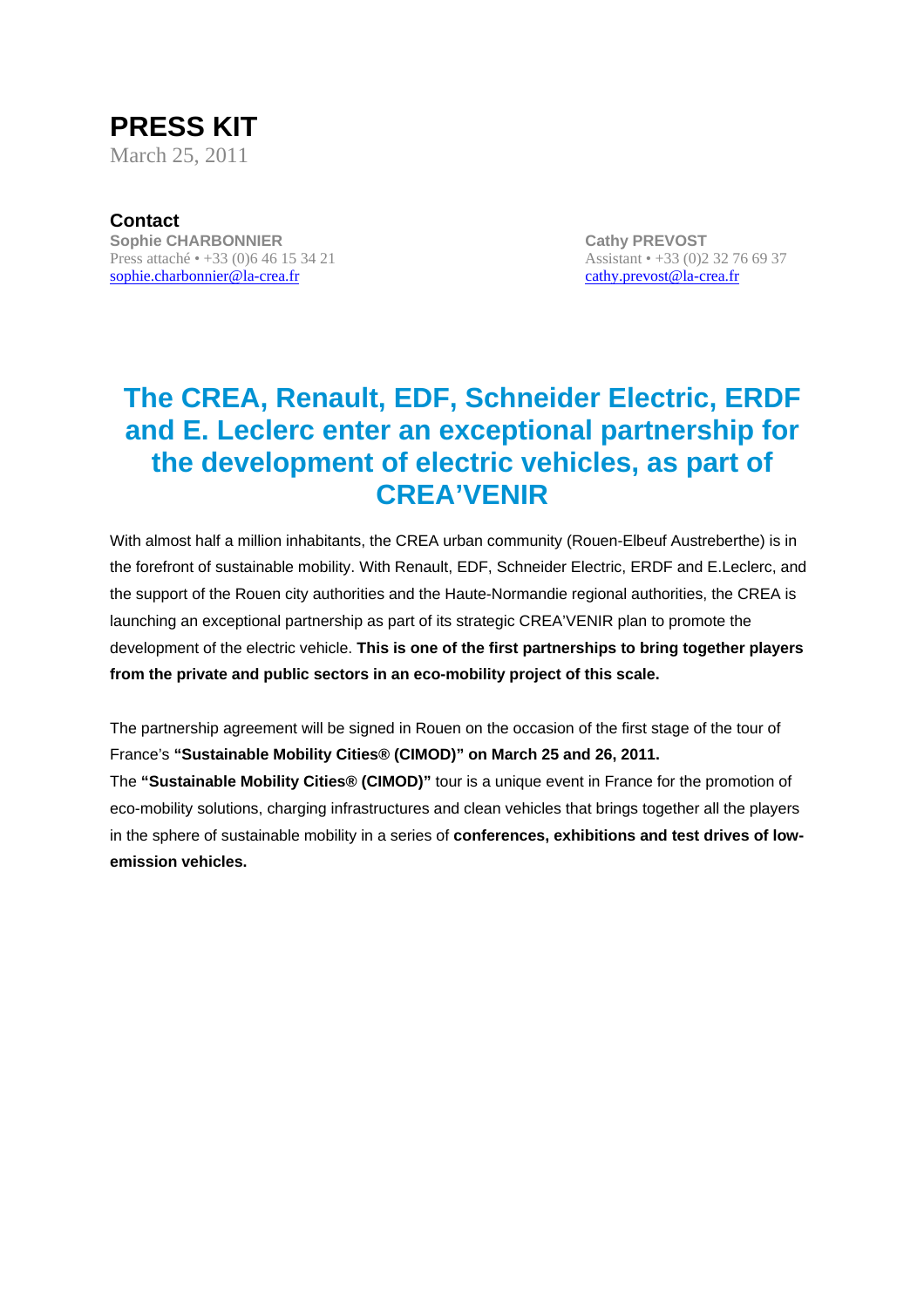## **The signing of the CREA'VENIR charter**

(innovative, smart and responsible electric vehicles)

The signing of an agreement by all the partners to launch a life-sized experimental project of fullelectric vehicles managed by the CREA. **The charter will be signed at 11.00 am on Friday March 25 at the 106 venue.** 

As part of this cooperation program that set new standards in France, the partners agree to promote **the creation of electric charging stations in the localities belonging to the CREA:** 

- ! exchange of information and harmonization of the network
- **EXEC** interoperability of the terminals
- **a** common internet portal
- **•** production of a user guide for electric vehicles
- creation of a single visual identity
- **EXEDENT Actions to raise awareness amongst the general public by organizing joint events.**

The project is part of **CREA'VENIR** (innovative, smart and responsible vehicles), which is the CREA's strategic plan to develop electric mobility within its territory. As part of this initiative, the conurbation will host one of the first ever full-scale experiments with full-electric Renault vehicles in March.





## **The partners**





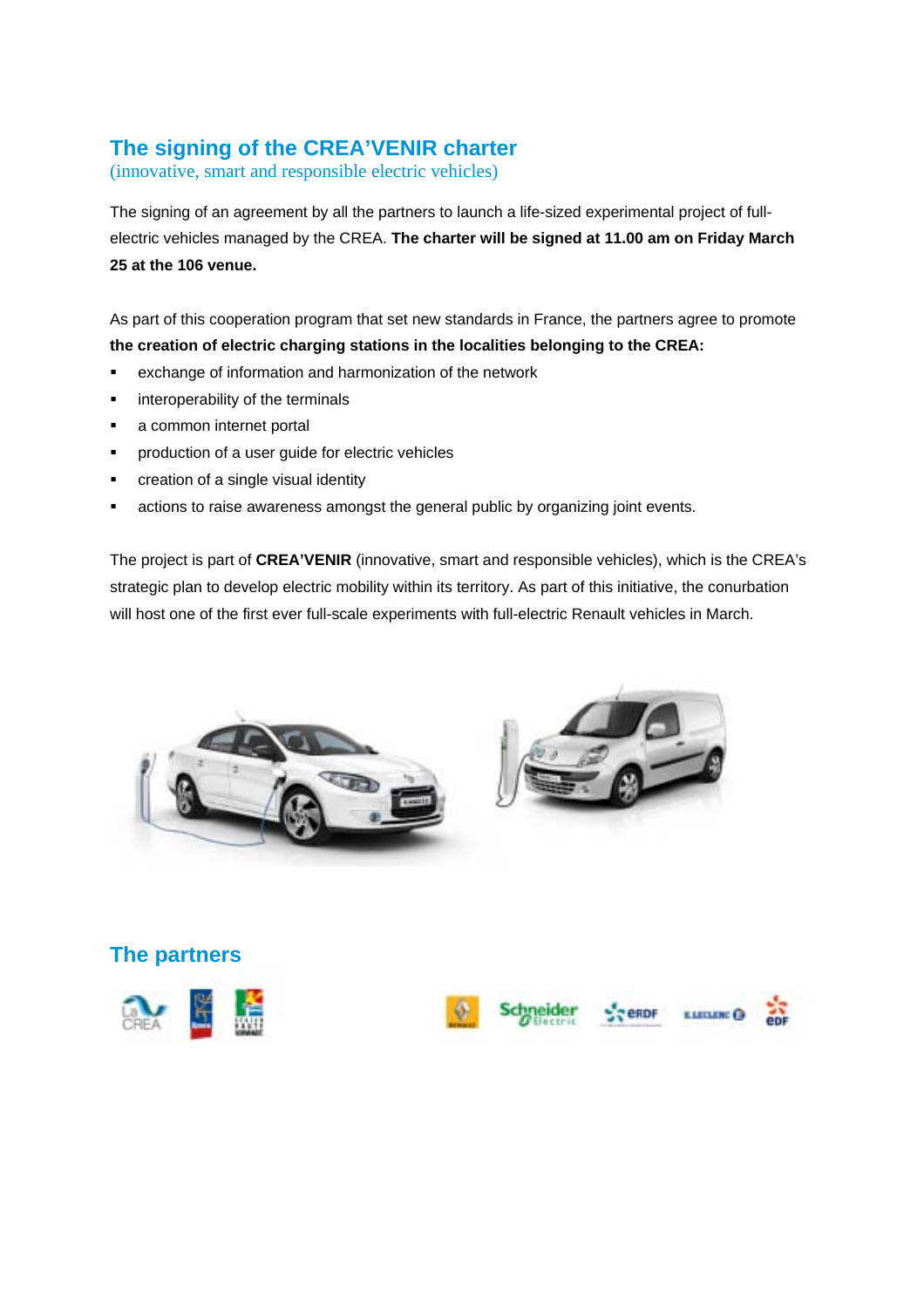# **The Sustainable Mobility Cities® (CIMOD)**

### **Friday 25 March 2011**

**9.00 am Welcome** by Laurent Fabius, President of the CREA Speech by Alain Le Vern, President of the Haute-Normandie region

### **9.15 am Round table 1 : "Eco-mobility, a source of innovative and sustainable industrial development"**

*Frédéric Abbal, President, Schneider Electric France Guillaume Bachelay, Vice-President of the Haute-Normandie region Patrick Blain, President of the Committee of French Carmakers (CCFA) Guy Bourgeois, Interim President, Vice-President in charge of the "Public Loan", MOV'EO section Michel Couture, Director of the electric vehicle and charging infrastructures project, EDF Bernard Jullien, economist, Lecturer at Ecole Normale Supérieure (ENS) and Director of GERPISA Thomas Orsini, Director of electric vehicle business development, Renault John Searle, President of the Executive Board, SAFT* 

### **10.00 am Round table 2 : "Cooperation between the public and private sectors in the development of electric mobility"**

*Frédéric Sanchez, Vice-President of the CREA, in charge of sustainable development, railway policy and territorial cooperation Patrick Pélata, Chief Operating Officer, Renault Michel-Edouard Leclerc, President of the E.Leclerc shopping centers Michèle Bellon, President of the Executive Board, ERDF Philippe Lavaud, President of the Greater Angoulême Conurbation* 

**10.45 am Closing speech** by Laurent FABIUS

### **11.00 am Signing of the CREA'AVENIR charter**

(innovative, smart and responsible vehicles) by all the partners to launch a life-sized experimental project of full-electric vehicles managed by the CREA. The charter will be signed at 106, in the presence of:

*Laurent Fabius, President of the CREA, Frédéric Abbal, President, Schneider Electric France, Michèle Bellon, President of the Executive Board, ERDF, Michel Couture, Director of the electric vehicle and charging infrastructures project, EDF, Michel-Edouard Leclerc, President of the E.Leclerc shopping centers Patrick Pélata, Chief Operating Officer, Renault* 

**11.45 am Inauguration of the CREA public charging terminals in the Place Joffre in Rouen,** the first latest-generation charging site in France

**12.45 pm Inauguration of the private charging infrastructures** at the E.Leclerc shopping center in Saint-Pierre-lès-Elbeuf.

### **Saturday 26 March 2011**

The second day is more focused on the general public. Visitors can discover the "Sustainable Mobility Cities® (CIMOD)" pavilion on the lower quay of the left bank in Rouen. Open from 8.30 am to 6.00 pm. Free of charge. Inhabitants of the CREA conurbation will have an opportunity to test drive 100% electric vehicles.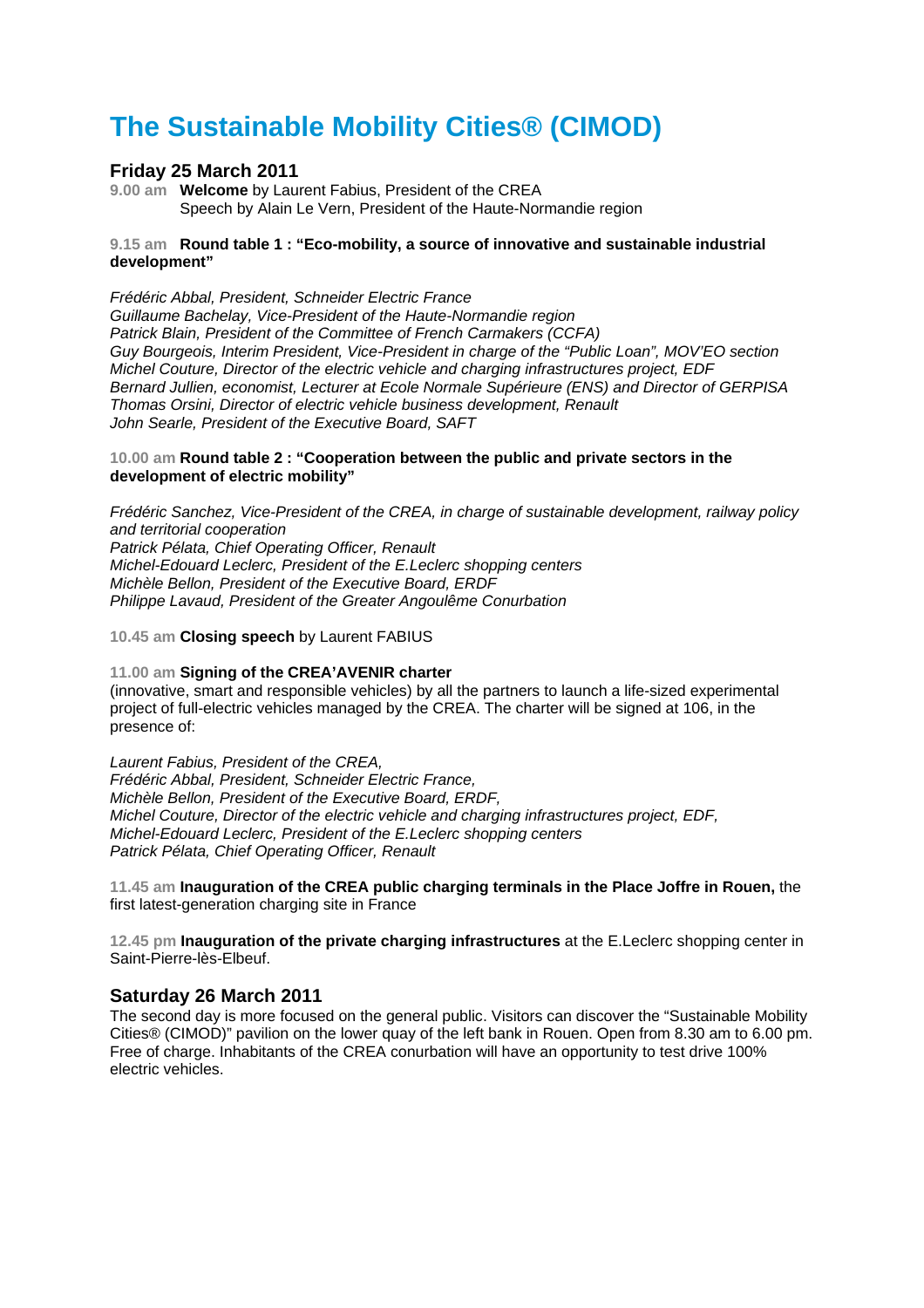

**PRESS RELEASE**

### **RENAULT SUPPLIES 40 ELECTRIC VEHICLES TO CUSTOMERS TAKING PART IN THE CREA EXPERIMENTAL PROJECT**

### **Renault's role in this partnership is:**

- ! **to supply 40 Kangoo Z.E. and Fluence Z.E. vehicles to the CREA project,**
- ! **to deliver after-sales service (servicing and maintenance),**
- ! **to support the development of the charging infrastructure.**

This experimental project is based on an existing agreement between Renault and the CREA. On October 11, 2010 at the Paris Motor Show, the President of the CREA, Laurent Fabius, and Patrick Pélata, Renault's Chief Operating Officer, signed a partnership agreement to promote electric vehicles in the localities belonging to the CREA agglomeration (Rouen area). Renault is an active member of the project steering committee.

By entering this new partnership today, Renault has committed to supplying **a fleet of 40 electric vehicles** to the experimental project in the CREA agglomeration. The Renault Kangoo Z.E. and Fluence Z.E. vehicles, which rolled off the assembly lines before their commercial launch, will join the fleet of vehicles used by the CREA and partner local authorities.

Renault is supporting the CREA and its fleet customers in **the deployment of the network of charging terminals**. Renault is providing its technical expertise and is acting as an intermediary between the various partners involved.

Patrick Pélata, Renault's Chief Operating Officer, stated "This partnership with the CREA is a further concrete demonstration of the efforts we are making to turn electric vehicles into a reality that can be accessed by all."

With its partner Nissan, Renault is aiming to become the leading provider of zero-emission\* mobility solutions by being the first carmaker to propose a complete range of electric passenger cars and LCVs at an affordable price for the greatest number. 2011 is a decisive year in Renault's history, with the launch of three electric models – Fluence Z.E., Kangoo Z.E. and Twizy, followed by ZOE in 2012. Customers have been able to reserve their Fluence Z.E. and Kangoo Z.E. vehicles since the 2010 Paris Motor Show at **www.renault-ze.com**. Corporate customers can send their letters of intent to book vehicles to **CorporateSales@renault.com**

### **Kangoo Z.E.: Renault's full-electric LCV**

- Kangoo Z.E. is the first mass-produced electric LCV
- The load capacity is identical to that of the internal combustion version and the vehicle is designed for optimal durability and reliability
- ! Measuring 4.21 m in length, Renault Kangoo Express Z.E. has a useful load volume of 3 to 3.5  $m<sup>3</sup>$ , a maximum load length of 2.50 m and a payload of 650 kg
- NEDC range is 170 km

### **Fluence Z.E.: Renault's ecological prestige saloon**

- ! Fluence Z.E. is the first mass-produced electric three-box passenger car
- ! The spacious and comfortable interior is just as comfortable as that of the internal combustion version
- ! This prestigious model targets both consumers and fleet operators.
- NEDC range is 185 km

### **Press contact: Renault SAS**

+33 (0)1 76 84 63 36 www.renault.com www.media.renault.com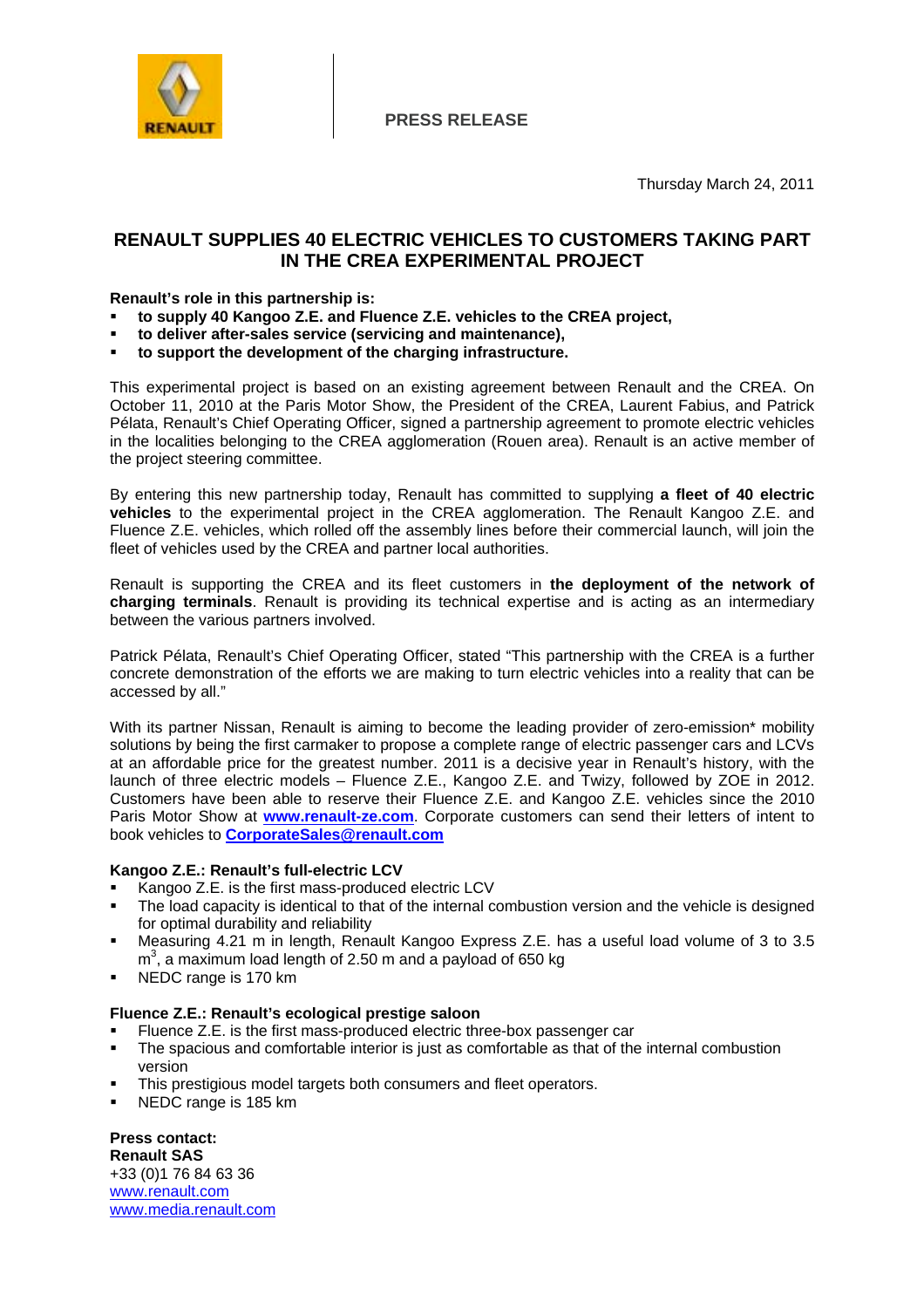

# **EDF joins the CREA'VENIR project launched by the Rouen Elbeuf Austreberthe conurbation authorities**

The EDF Group is strongly committed to the promotion of electric vehicles in order to provide its customers with sustainable mobility solutions that help to achieve targets to cut CO2 emissions and pollution levels.

The spread of electric mobility hinges on the development of increasingly efficient and reliable batteries and the deployment of a suitable charging infrastructure. EDF possesses broad-based experience in the use of electric vehicles and charging terminals, renowned technical and scientific expertise and a low-carbon energy production capacity that is unmatched in Western Europe. **Experiments to test the solutions of the future** 

EDF has decided to team up with leading automakers in experiments designed to validate the suppositions, and to test, compare and assess the economic models and technical solutions.

### **Experiments in 2011**

- ! Strasbourg: 100 Toyota rechargeable hybrids and more than 150 charging terminals since 2010
- Paris: 50 MINI E vehicles and 40 charging terminals since December 2010
- Seine-Aval: 100 Renault-Nissan electric vehicles and 300 charging terminals

#### **Charging solutions for all**

On the strength of this experience, EDF and its subsidiaries will propose charging solutions that are simple, efficient, competitive and safe for the users of electric vehicles as early as 2011:

- for individual consumers or the administrators of condominiums
- for local authorities tasked with deploying public charging infrastructure networks,
- for public car park operators,
- ! for companies with their own car parks that are open to the general public.

#### **New mobility projects**

- ! Public service contract together with Veolia for the AUTO BLEUE initiative in NICE
- In-house car pooling at EDF with Veolia and PSA

### **A strong commitment**

The EDF Group has committed to buying 500 electric vehicles in France between 2011 and 2015. This commitment represents 100% of its vehicles that will be replaced during the 5-year period and can be replaced with electric vehicles.

*EDF press contact: Marie CASANOVA (+33 1 40 42 51 40 ; marie.casanova@edf.fr)*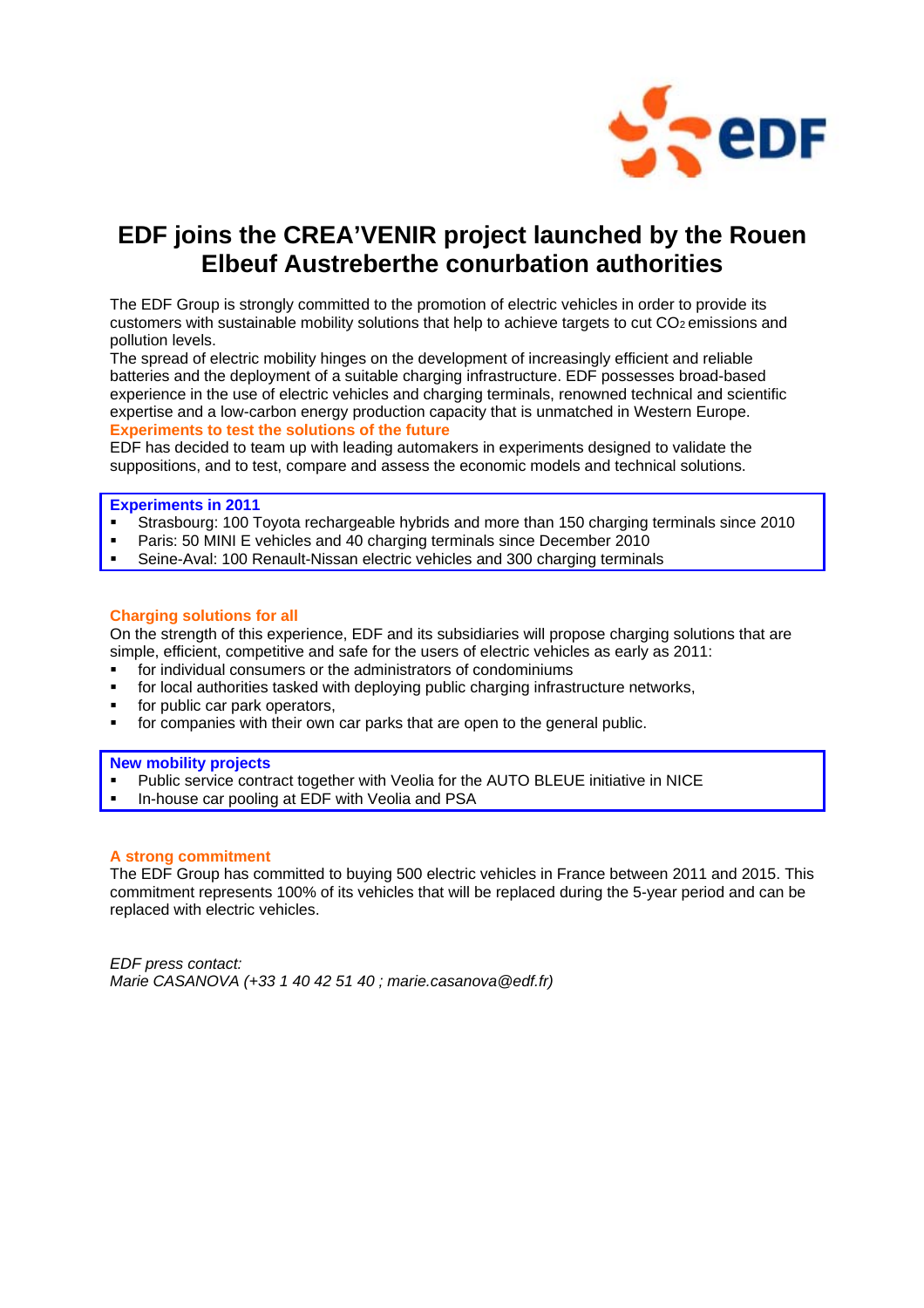## Press release

# **The Schneider Electric charging infrastructure: a key factor in the success of electric vehicles**

**As the global specialist in energy management, Schneider Electric intends to play a major role in the imminent adoption of electric vehicles and we are pooling our expertise to offer charging solutions that are easy to use, safe, convenient and energy-efficient.** 

The charging infrastructure will play a strategically important role in the success of electric vehicles. It must provide future users with optimal access to electric power, anywhere and any time. Schneider Electric's solutions meet these demands perfectly.

### **Safe systems to protect users**

Safe charging is an essential precondition for users, vehicles and the systems they connect to. Based on industrial standards (IEC 60309), Schneider Electric's terminals meet the safety standards that apply to the most demanding applications.

In association with the other members of the EV Plug Alliance, Schneider Electric is promoting the use of the Type 3/Mode 3 standard, which offers complete safety for users and a universal connection.



The charging infrastructures developed by Schneider Electric meet the legitimate demands of users:

- charging times that are compatible with the way motorists use their electric vehicle: normal when the vehicle remains unused for a long period, accelerated during shorter stops and rapid when charging in the course of a long trip.

- charging terminals installed in various locations: at home, at work, by the roadside, in car parks and shopping centers.

### **Incorporating the electric vehicle in a smart network**

Schneider Electric's terminals inherently make smart use of energy from the very outset. They are capable of adapting the charging power to the needs of the connected vehicle and to the amount of power available in the mains network. This ability to communicate with the vehicle and the network means that users and fleet managers can be informed of the location of the nearest charging stations and the state of progress of the charging cycle on their PC or mobile phone.

In future, our terminals will also be capable of identifying the available energy sources on the network in order to select renewable energy sources to charge the vehicle, for example. The vehicles can also be used as a backup energy source. In a smart grid, the energy stored in the vehicle's batteries could be used by the mains network at times of peak consumption.

**Press contact: Schneider Electric France Jean-Pierre Gherardi**  Tel.: +33 (0)4 76 60 50 24 jean-pierre.gherardi@schneider-electric.com **Press contact: 3d Communication Marine Boissière / Adélaïde Manester / Caroline Pierron**  Tel.: +33 (0)1 46 05 87 87 schneider@3dcommunication.fr





**Charging terminal for car parks** 

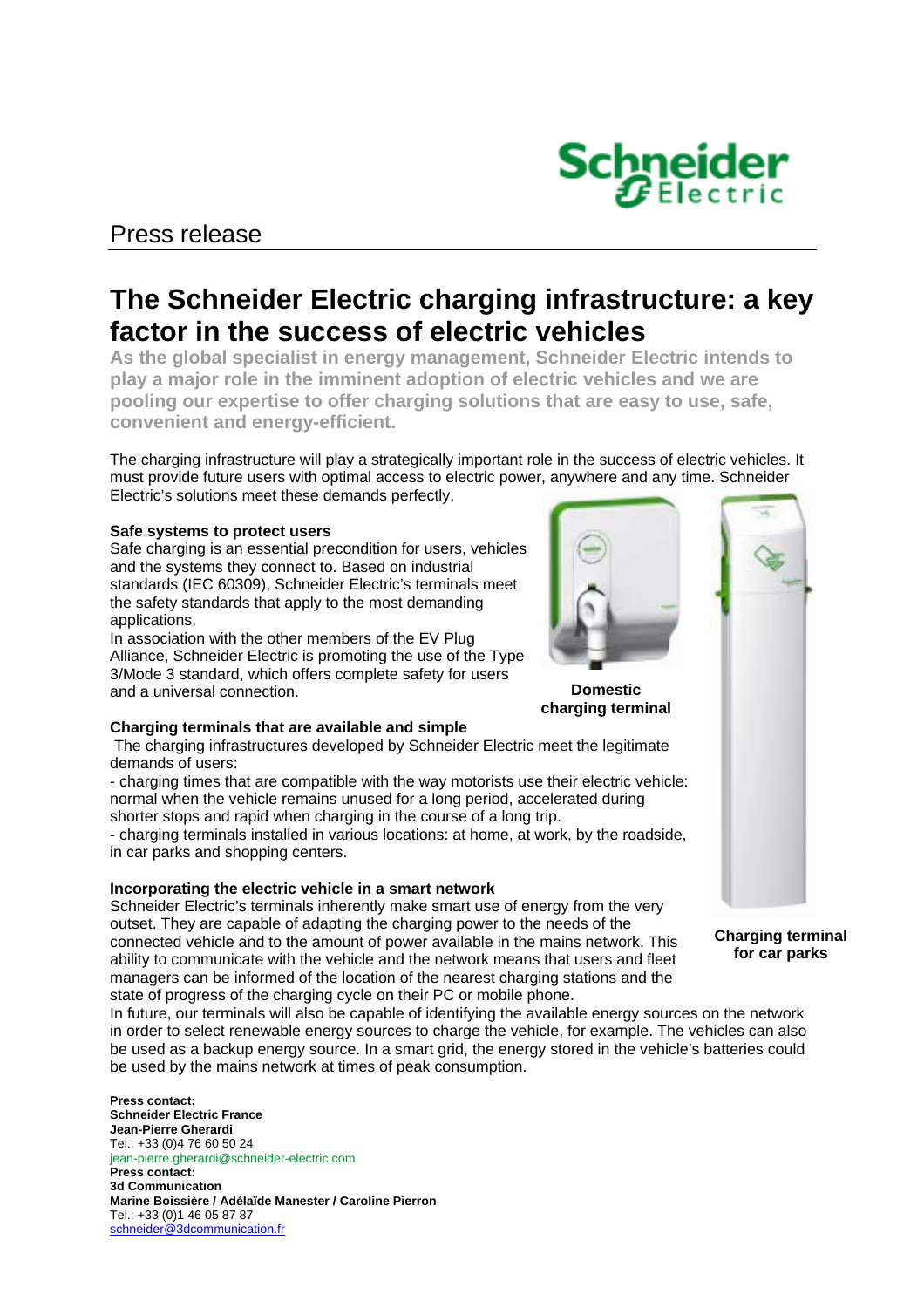

### **ERDF teams up with the "Cities of Sustainable Mobility (CIMOD)" in Rouen on March 25 and 26, 2011.**

In Rouen, the first stage of the CIMOD's French tour, ERDF will enter discussions with key players from the local authorities and manufacturers in the fields of energy and sustainable mobility. At this event, ERDF present the new standards for the distribution of electricity for electric vehicles.

ERDF advise local authorities and support them in the organization of the development of electric vehicles in Haute-Normandie.

Against this backdrop, the CREA and ERDF, respectively represented by Laurent Fabius, the President of the CREA, and Bruno Gasquy, the Local Director for the Seine-Maritime department, signed an agreement as part of the partnership for the "Development of public charging infrastructures for electric vehicles". ERDF will input its expert knowledge of the electric power network in order to decide on the installation of the charging terminals.

### ERDF in Haute-Normandie

Missions:

- ! To guarantee the distribution of electricity as a public service
- ! To operate, maintain and develop the network
- ! To service its customers, suppliers and producers, while respecting the principles of nondiscrimination, objectivity and transparency
- ! To act as a responsible company in the regions, while honoring its environmental commitments

Michèle Bellon, President of the Executive Board of ERDF, and Laurent Fabius, President of the Rouen-Elbeuf-Austreberthe conurbation (CREA), will sign the CRE'AVENIR partnership agreement for the development of the electric vehicle in the CREA urban area.

ERDF (Electricité Réseau Distribution France), founded on January 1, 2008, operates the electric power distribution networks in 95% of mainland France and Corsica. The company employs 35,000 people and operates, develops and maintains 1,274,600 km of power lines that service 33 million customers. It performs numerous operations on the network, including connections, service startups, repairs and changes of supplier.

ERDF distributes electricity to 748 localities in Seine-Maritime and 685 localities in the Eure. In Haute-Normandie, ERDF supplies 930,000 customers.